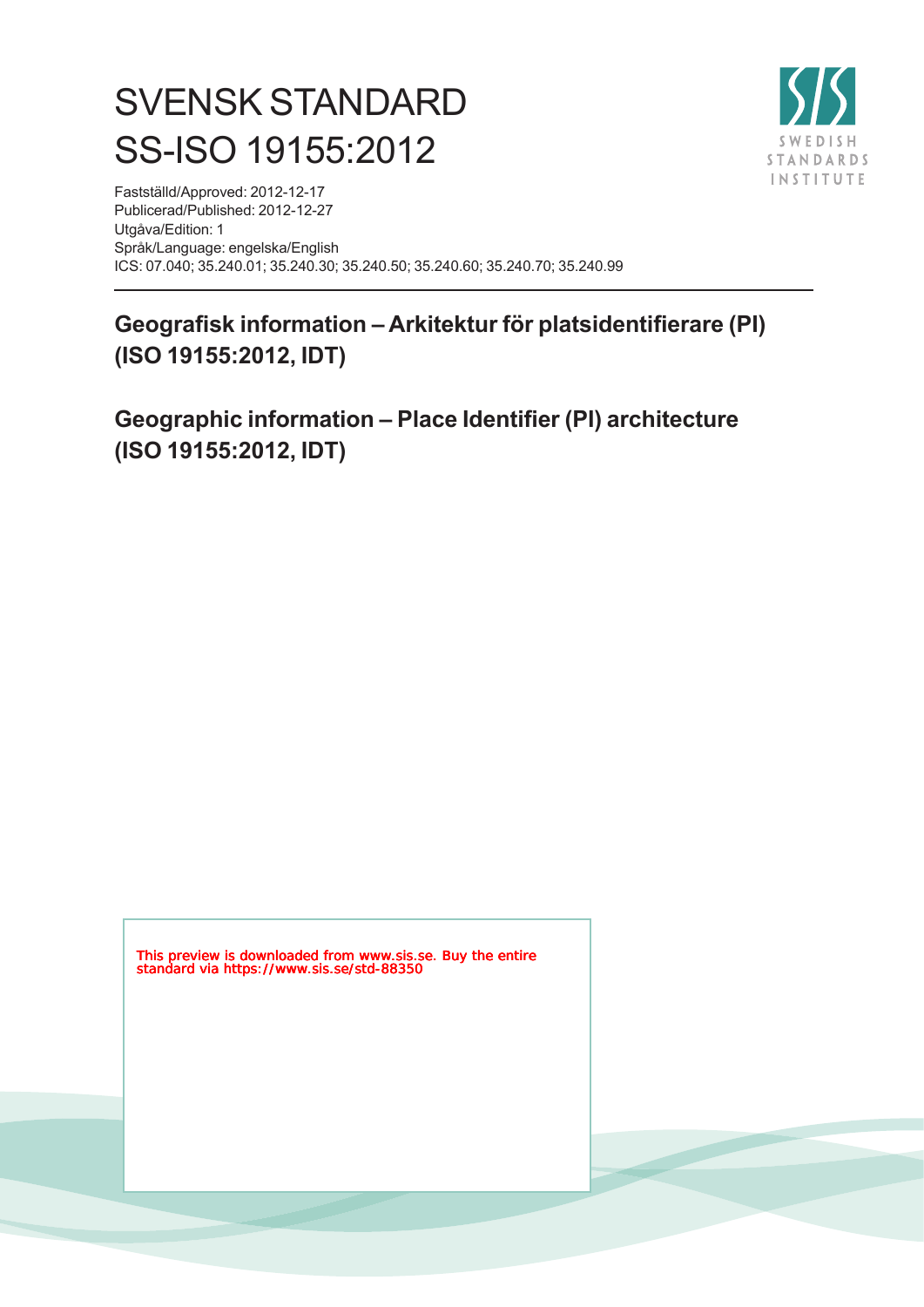## Standarder får världen att fungera

*SIS (Swedish Standards Institute) är en fristående ideell förening med medlemmar från både privat och offentlig sektor. Vi är en del av det europeiska och globala nätverk som utarbetar internationella standarder. Standarder är dokumenterad kunskap utvecklad av framstående aktörer inom industri, näringsliv och samhälle och befrämjar handel över gränser, bidrar till att processer och produkter blir säkrare samt effektiviserar din verksamhet.* 

#### **Delta och påverka**

Som medlem i SIS har du möjlighet att påverka framtida standarder inom ditt område på nationell, europeisk och global nivå. Du får samtidigt tillgång till tidig information om utvecklingen inom din bransch.

#### **Ta del av det färdiga arbetet**

Vi erbjuder våra kunder allt som rör standarder och deras tillämpning. Hos oss kan du köpa alla publikationer du behöver – allt från enskilda standarder, tekniska rapporter och standardpaket till handböcker och onlinetjänster. Genom vår webbtjänst e-nav får du tillgång till ett lättnavigerat bibliotek där alla standarder som är aktuella för ditt företag finns tillgängliga. Standarder och handböcker är källor till kunskap. Vi säljer dem.

#### **Utveckla din kompetens och lyckas bättre i ditt arbete**

Hos SIS kan du gå öppna eller företagsinterna utbildningar kring innehåll och tillämpning av standarder. Genom vår närhet till den internationella utvecklingen och ISO får du rätt kunskap i rätt tid, direkt från källan. Med vår kunskap om standarders möjligheter hjälper vi våra kunder att skapa verklig nytta och lönsamhet i sina verksamheter.

**Vill du veta mer om SIS eller hur standarder kan effektivisera din verksamhet är du välkommen in på www.sis.se eller ta kontakt med oss på tel 08-555 523 00.**

## Standards make the world go round

*SIS (Swedish Standards Institute) is an independent non-profit organisation with members from both the private and public sectors. We are part of the European and global network that draws up international standards. Standards consist of documented knowledge developed by prominent actors within the industry, business world and society. They promote cross-border trade, they help to make processes and products safer and they streamline your organisation.*

#### **Take part and have influence**

As a member of SIS you will have the possibility to participate in standardization activities on national, European and global level. The membership in SIS will give you the opportunity to influence future standards and gain access to early stage information about developments within your field.

#### **Get to know the finished work**

We offer our customers everything in connection with standards and their application. You can purchase all the publications you need from us - everything from individual standards, technical reports and standard packages through to manuals and online services. Our web service e-nav gives you access to an easy-to-navigate library where all standards that are relevant to your company are available. Standards and manuals are sources of knowledge. We sell them.

#### **Increase understanding and improve perception**

With SIS you can undergo either shared or in-house training in the content and application of standards. Thanks to our proximity to international development and ISO you receive the right knowledge at the right time, direct from the source. With our knowledge about the potential of standards, we assist our customers in creating tangible benefit and profitability in their organisations.

**If you want to know more about SIS, or how standards can streamline your organisation, please visit www.sis.se or contact us on phone +46 (0)8-555 523 00**



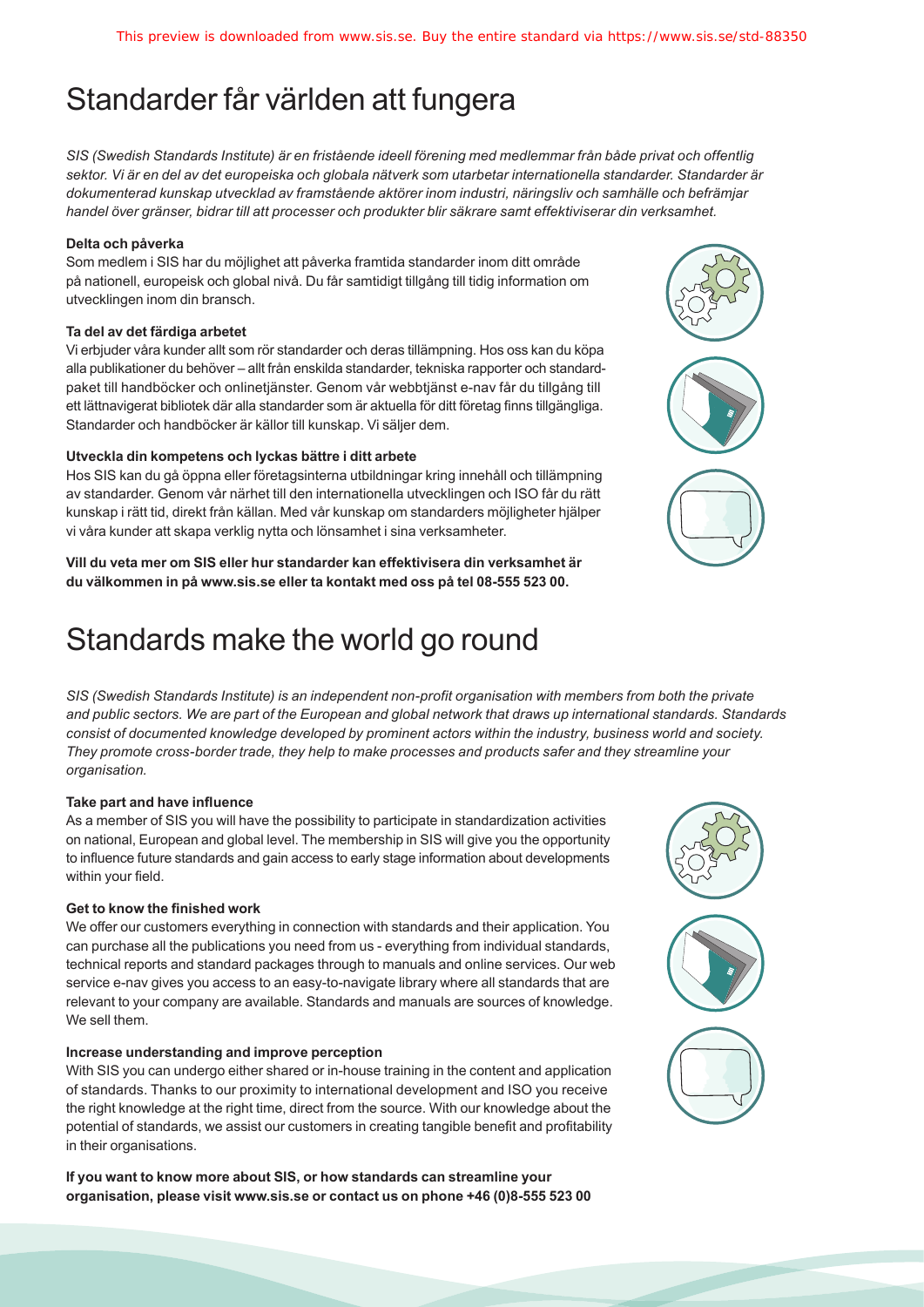Den internationella standarden ISO 19155:2012 gäller som svensk standard. Detta dokument innehåller den officiella engelska versionen av ISO 19155:2012.

The International Standard ISO 19155:2012 has the status of a Swedish Standard. This document contains the official version of ISO 19155:2012.

© Copyright / Upphovsrätten till denna produkt tillhör SIS, Swedish Standards Institute, Stockholm, Sverige. Användningen av denna produkt regleras av slutanvändarlicensen som återfinns i denna produkt, se standardens sista sidor.

© Copyright SIS, Swedish Standards Institute, Stockholm, Sweden. All rights reserved. The use of this product is governed by the end-user licence for this product. You will find the licence in the end of this document.

*Upplysningar om sakinnehållet i standarden lämnas av SIS, Swedish Standards Institute, telefon 08-555 520 00. Standarder kan beställas hos SIS Förlag AB som även lämnar allmänna upplysningar om svensk och utländsk standard.*

*Information about the content of the standard is available from the Swedish Standards Institute (SIS), telephone +46 8 555 520 00. Standards may be ordered from SIS Förlag AB, who can also provide general information about Swedish and foreign standards.*

Denna standard är framtagen av kommittén för Ramverk för geodata, SIS / TK 323.

Har du synpunkter på innehållet i den här standarden, vill du delta i ett kommande revideringsarbete eller vara med och ta fram andra standarder inom området? Gå in på www.sis.se - där hittar du mer information.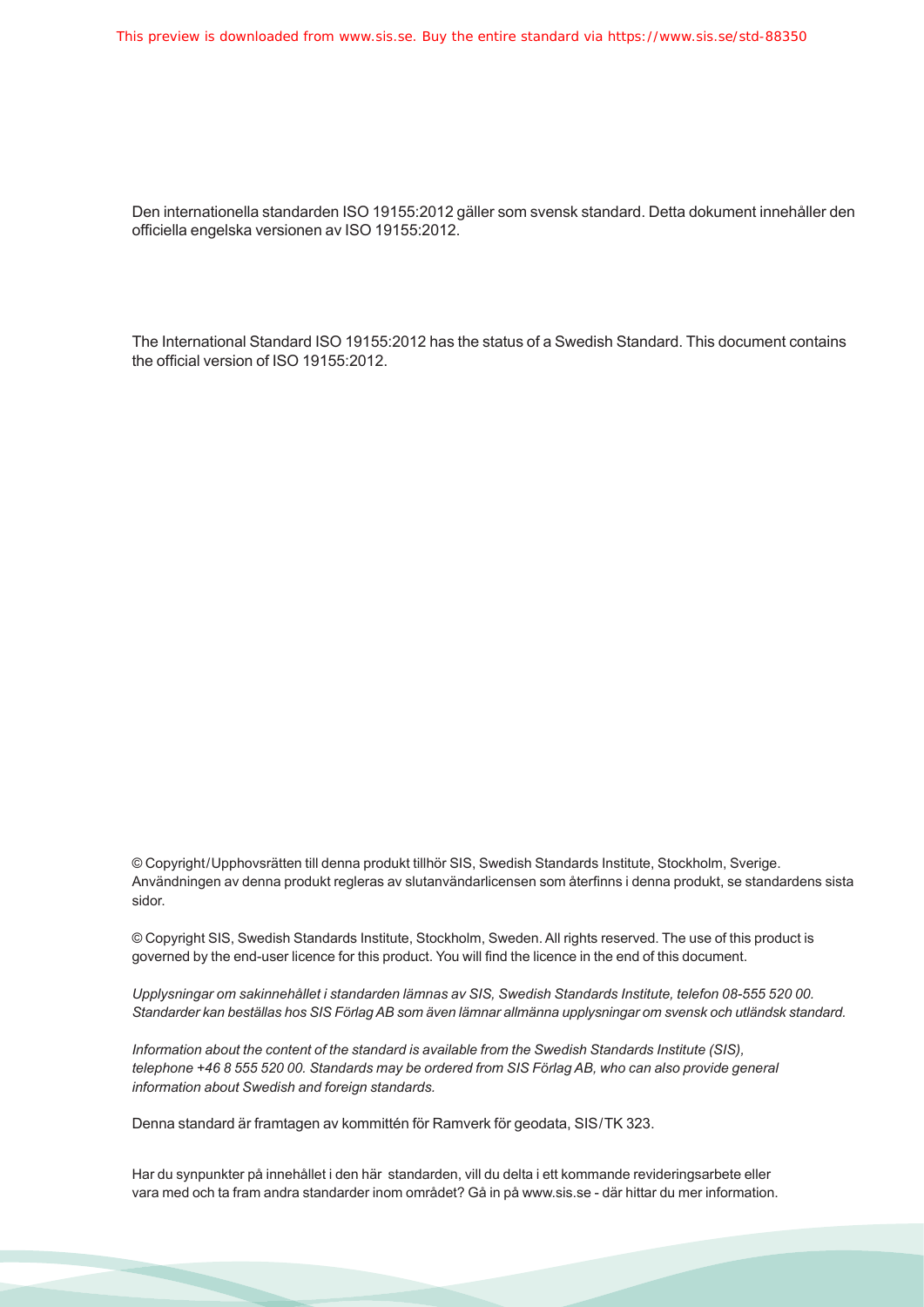This preview is downloaded from www.sis.se. Buy the entire standard via https://www.sis.se/std-88350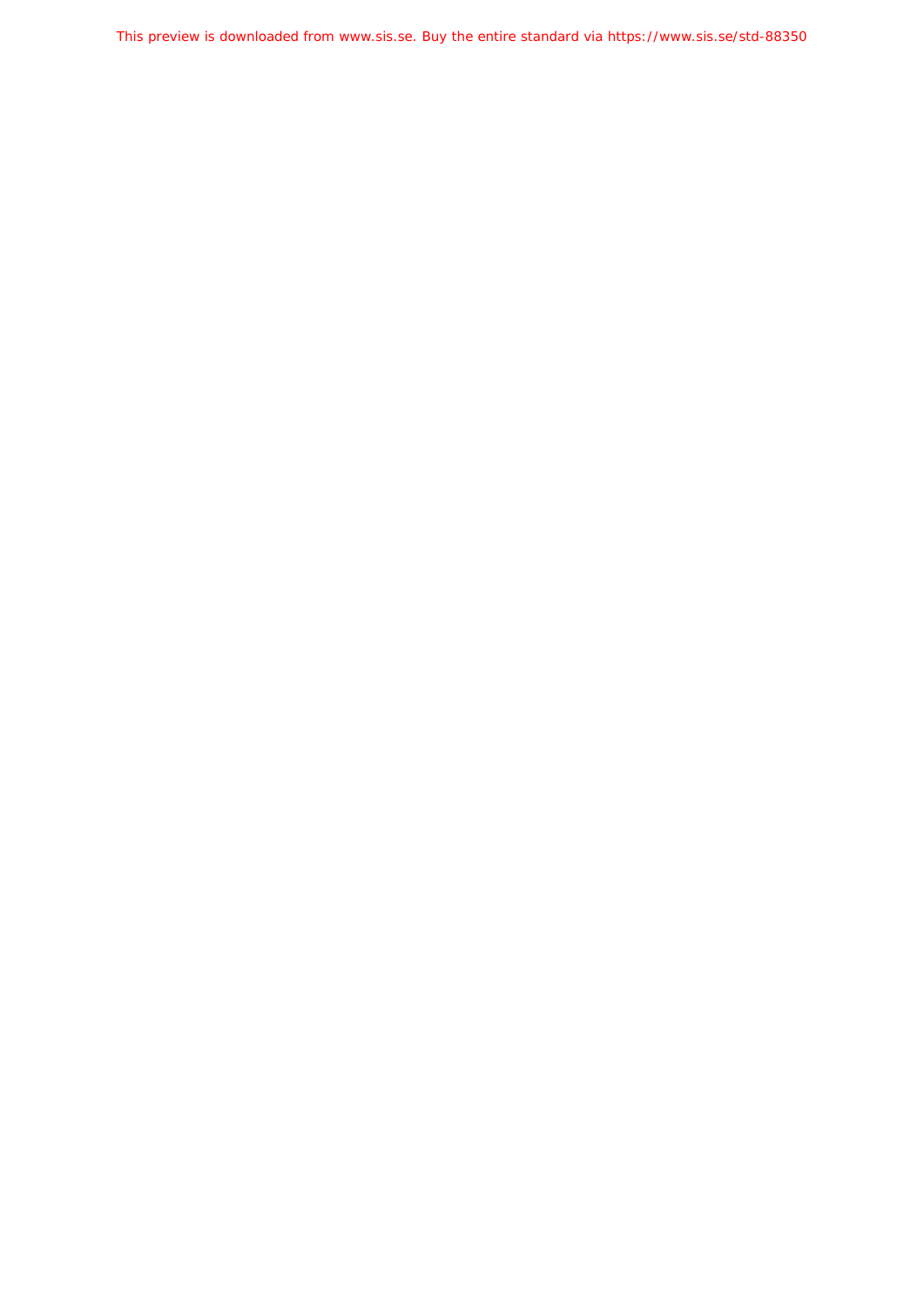| 1 |                                                                                                                                                                                                                                                                         |    |
|---|-------------------------------------------------------------------------------------------------------------------------------------------------------------------------------------------------------------------------------------------------------------------------|----|
| 2 | Conformance clause 100 million and 200 million and 200 million and 200 million and 200 million and 200 million and 200 million and 200 million and 200 million and 200 million and 200 million and 200 million and 200 million<br>2.1<br>2.2<br>2.3<br>2.4<br>2.5       |    |
| 3 |                                                                                                                                                                                                                                                                         |    |
| 4 |                                                                                                                                                                                                                                                                         |    |
| 5 | 5.1<br>5.2                                                                                                                                                                                                                                                              |    |
| 6 | PI Reference Model <b>Exercise Structure Contract Structure Structure Contract Structure Structure Structure Structure Structure Structure Structure Structure Structure Structure Structure Structure Structure Structure Struc</b><br>6.1<br>6.2<br>6.3<br>6.4<br>6.5 |    |
| 7 | 7.1<br>7.2<br>7.3                                                                                                                                                                                                                                                       |    |
| 8 | 8.1<br>Interface for PI matching service <b>Constitution and Constanting Constanting 14</b><br>8.2<br>8.3<br>Structures 20<br>8.4<br>8.5                                                                                                                                |    |
|   | Annex A (normative) Abstract test suite <b>Election Communities</b> 29                                                                                                                                                                                                  |    |
|   |                                                                                                                                                                                                                                                                         | 34 |
|   |                                                                                                                                                                                                                                                                         |    |
|   |                                                                                                                                                                                                                                                                         |    |
|   | Annex E (informative) Use case examples <b>Examples</b> 28                                                                                                                                                                                                              |    |
|   | Bibliography 21 and 21                                                                                                                                                                                                                                                  |    |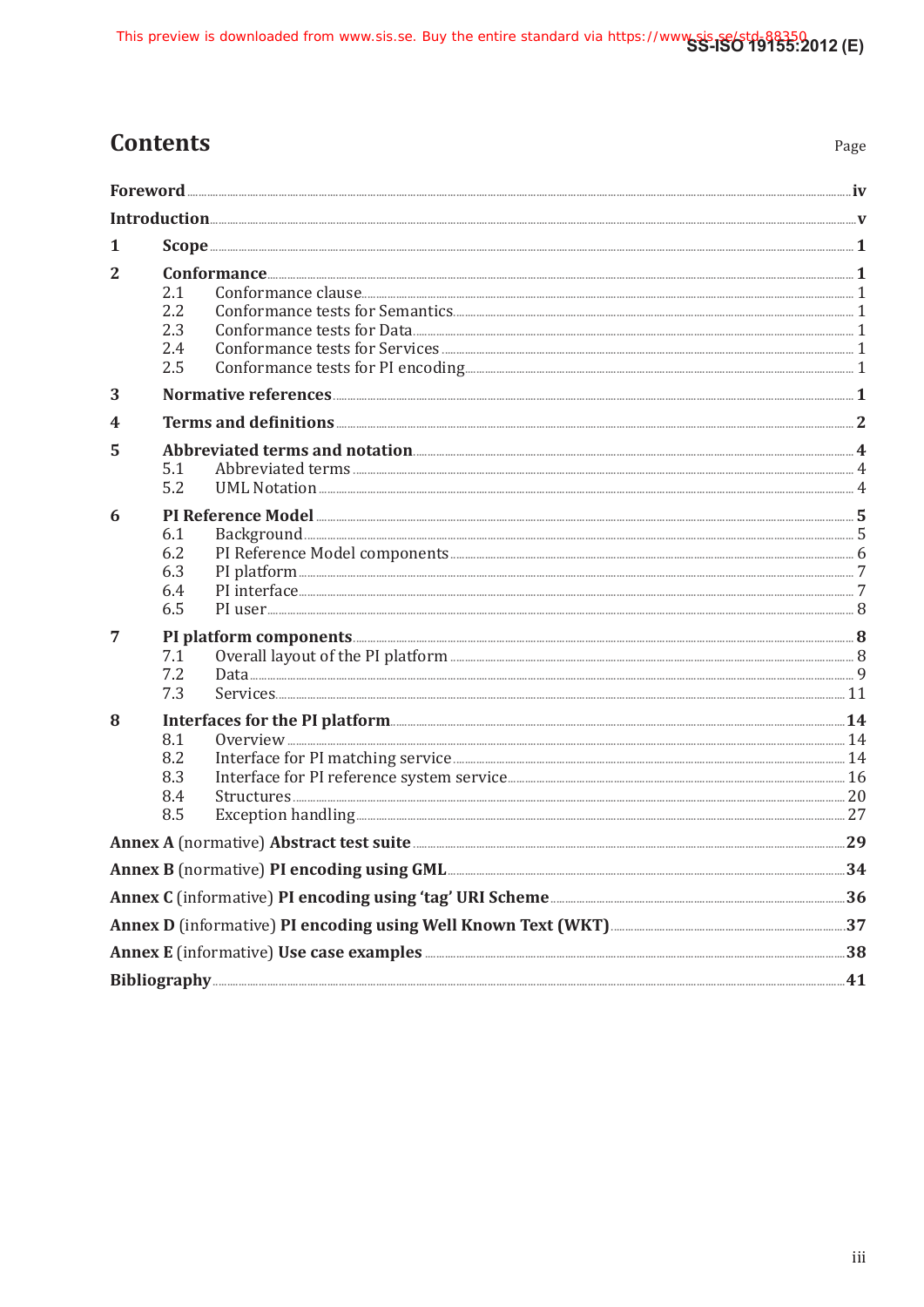## **Foreword**

ISO (the International Organization for Standardization) is a worldwide federation of national standards bodies (ISO member bodies). The work of preparing International Standards is normally carried out through ISO technical committees. Each member body interested in a subject for which a technical committee has been established has the right to be represented on that committee. International organizations, governmental and non-governmental, in liaison with ISO, also take part in the work. ISO collaborates closely with the International Electrotechnical Commission (IEC) on all matters of electrotechnical standardization.

International Standards are drafted in accordance with the rules given in the ISO/IEC Directives, Part 2.

The main task of technical committees is to prepare International Standards. Draft International Standards adopted by the technical committees are circulated to the member bodies for voting. Publication as an International Standard requires approval by at least 75 % of the member bodies casting a vote.

Attention is drawn to the possibility that some of the elements of this document may be the subject of patent rights. ISO shall not be held responsible for identifying any or all such patent rights.

ISO 19155 was prepared by Technical Committee ISO/TC 211, *Geographic information/Geomatics*.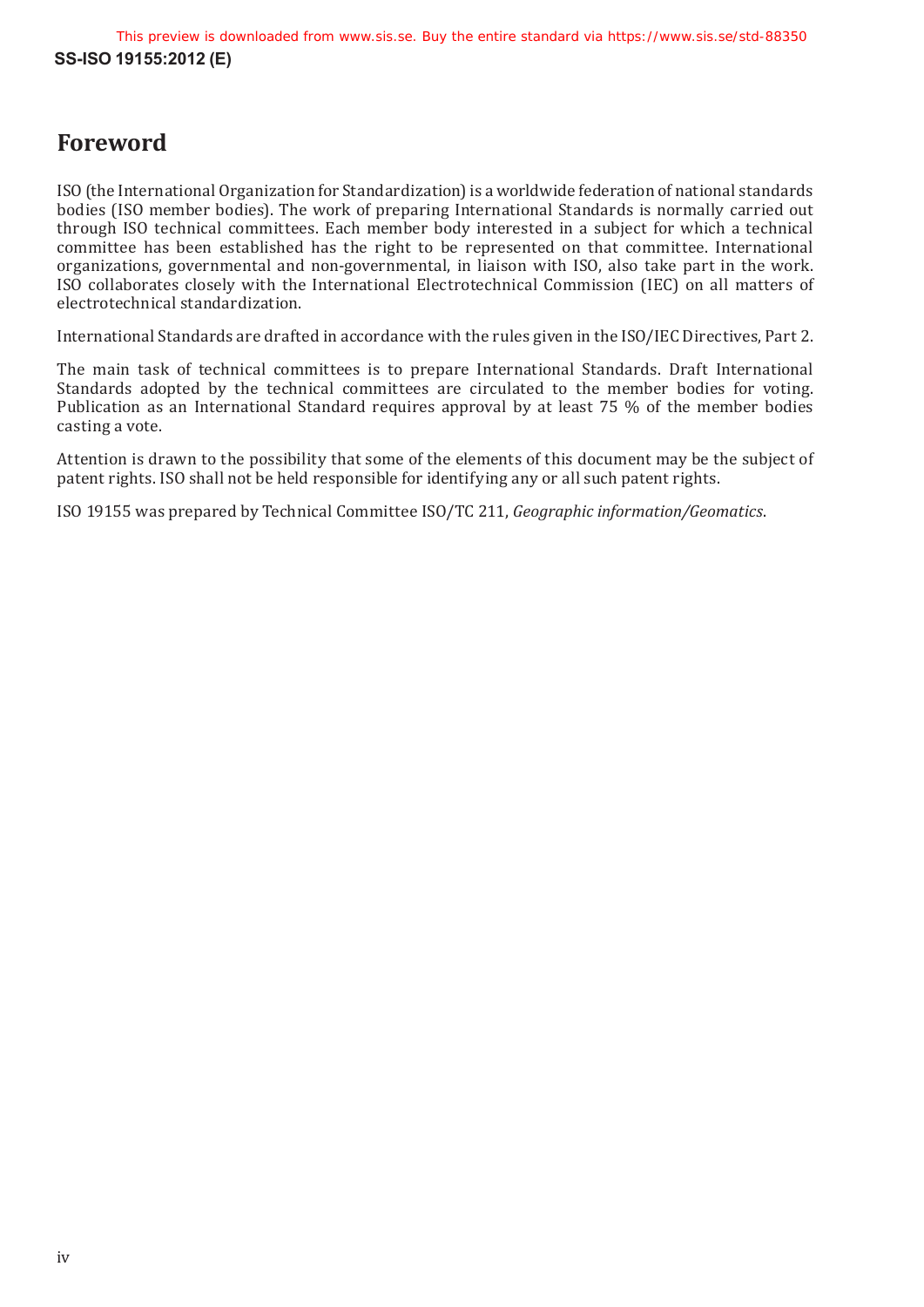## **Introduction**

The rapid development of information technology has blurred the boundaries between the real and virtual worlds in such a way that they cannot easily be disassociated from each other. Humans can reference places in both worlds and easily differentiate between them. However for computers to clearly differentiate these places, a set of matched linkages between them are required.

In the discipline of geography, space normally refers to the surface of the earth. However, in other disciplines, space can refer to different paradigms. In architecture, space may be the extent of a room or a building. In mathematics, space is defined as a set having structure. In the context of the World Wide Web space is defined by URLs/URIs that identify web pages.

Within this International Standard "space" is considered as a set having structure, in which a position or location identifies an element.

Currently, within the domain of ISO/TC 211, standards exist for precise positioning and locating using either coordinates or geographic identifiers. However, the concept of place is broader than both position and location. A "place" is referred to as a "position" when that place is identified using coordinates. Similarly, a "place" is referred to as a "location" when that place is identified using geographic identifiers. However, existing standards defined by ISO/TC 211 do not provide a mechanism for the representation of a virtual "place" such as a website, or a construct acting as a "common base" which can be used to refer to the other types of identifiers.

Within this International Standard, "place" is defined as an identifiable part of any space. This may include "places" existing not only in the real world but also those in the virtual world. Places are identified using either "position" by coordinates, "location" by geographic identifiers, or "virtual world identifiers" such as a URI.

In this International Standard, the identifier of a place is referred to as a Place Identifier (PI). A single "place" may be identified using several separate Place Identifiers. Clarification of these relationships is shown in Figure 1.



**Figure 1 — Relationships among place, position, location and URI**

Place descriptions are used for information retrieval. In reality, those identifiers often refer to the same place. Currently these relationships are difficult for machines to correctly distinguish, which impedes the discovery and retrieval of information. The conceptual architecture and reference model defined in this International Standard provides a mechanism for solving these problems.

When implemented, this architecture would enable the access and sharing of place descriptions using the Place Identifier as the standardized method.

Within the reference model, place descriptions are defined using a PI. A PI consists of a reference system (RS), a value, and the valid temporal period of that value.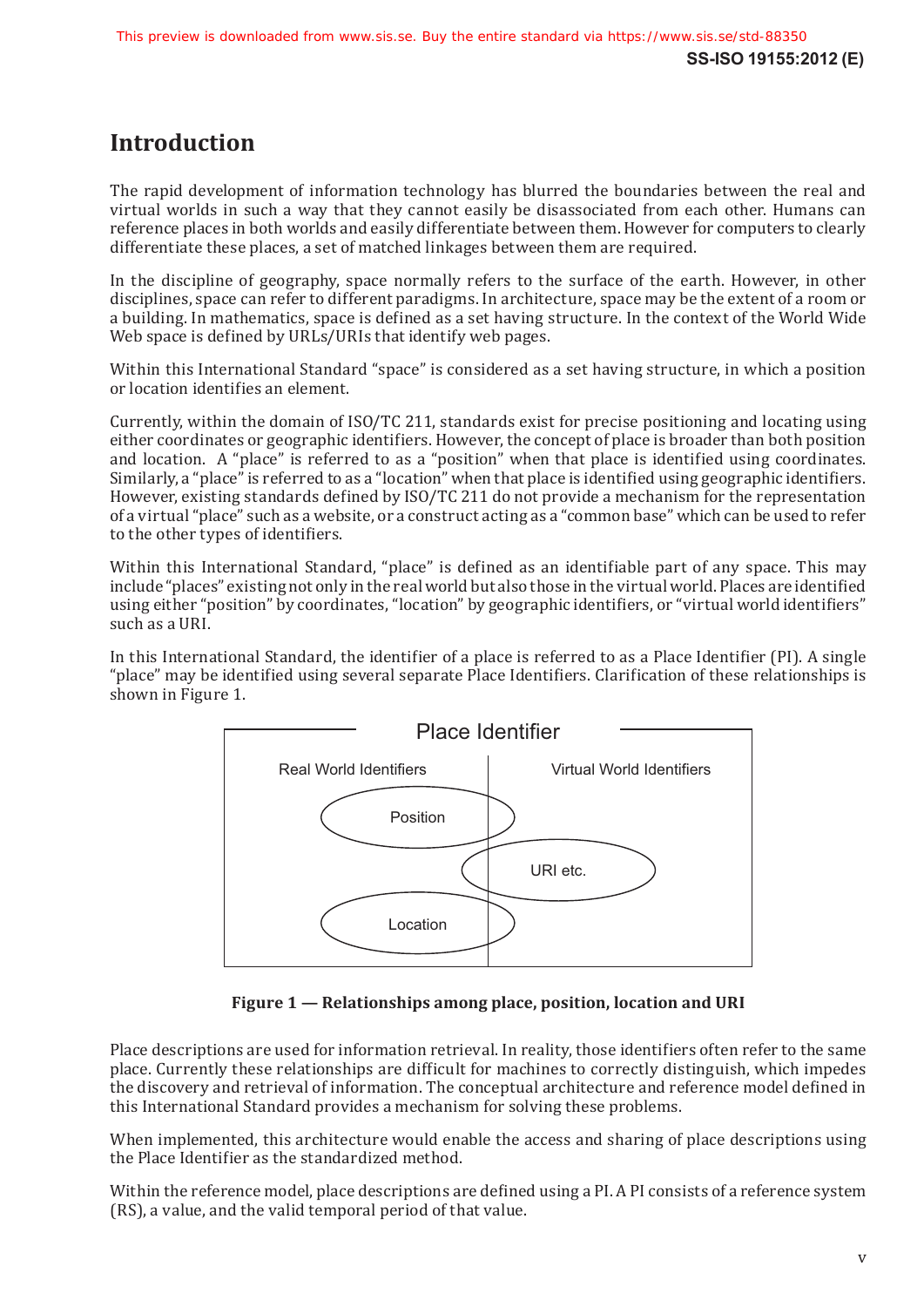The internal format and content of the value are determined by each community or domain. The content of the values are not subject to any kind of standardization or unification by this International Standard. The RS is also defined by each community, and should be unique across multiple communities. Subsequently, Place Identifiers are unique within each RS. However, the values of the Place Identifiers may be similar or even identical across multiple communities. This distributed concept ensures that each community would maintain their own Place Identifiers. Well formed Place Identifiers may be shared between communities.

Instead of specifying a framework for a globally unique type of identifier, the key idea of the architecture defined in this International Standard enables the original place descriptions to be easily maintained, without requiring difficult conversions and cross-community harmonization.

An encoding scheme based on Geography Markup Language (GML) (ISO 19136:2007) is normatively defined in this International Standard. In addition, a group of alternate encoding schemes are presented as informative annexes. Depending on the encoding method of choice, globally unique Place Identifiers may be created resulting from the requirements of the encoding method used.

Methods for the conversion of "located features" to Place Identifiers are not covered within the scope of this International Standard. While the direct relationship with the PI Architecture and other Spatial Data Infrastructures (SDIs) is not explained, an implementation of the PI Architecture can be considered part of an SDI. Various constructs, such as registries and databases, may be used to store Place Identifiers. The flexible structure of the Place Identifier will allow for data stored in common GI systems to be easily registered as Place Identifiers, however, the design and implementation of those procedures is out of scope of this International Standard.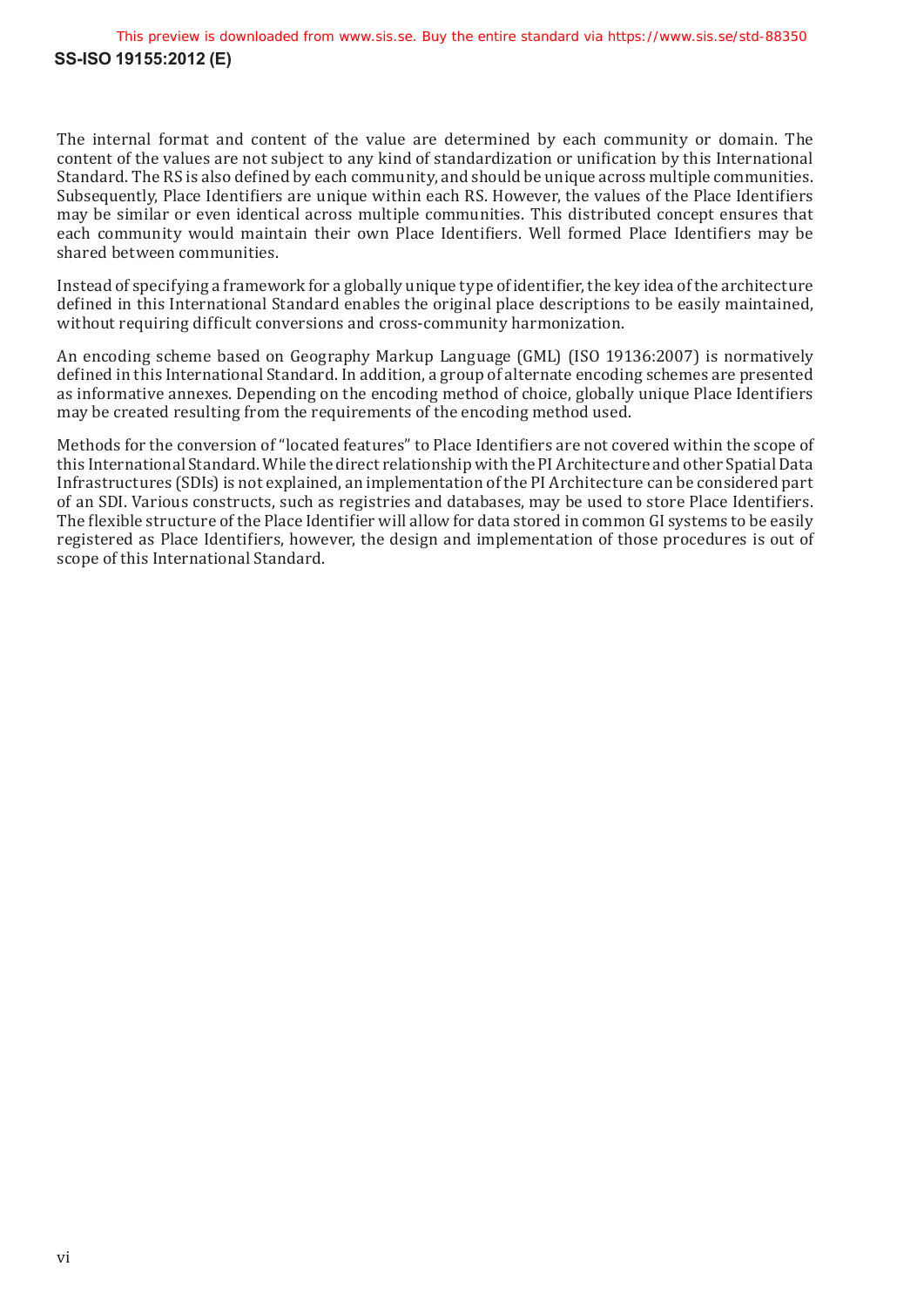## **Geographic information — Place Identifier (PI) architecture**

### **1 Scope**

This International Standard specifies an architecture that defines a reference model with an encoding method for an identifier of a place. The concept of "place" within this International Standard includes "places" not only in the real world but also those in the virtual world. These "places" are identified using either coordinate identifiers, geographic identifiers, or virtual world identifiers such as URI. In this International Standard, an identifier of a place is referred to as a Place Identifier (PI).

The reference model defines a mechanism to match multiple Place Identifiers to the same place. In addition, a data structure and set of service interfaces are also defined in this reference model.

This International Standard is applicable to location based services, emergency management services and other application domains that require a common architecture, across specific domains, for the representation of place descriptions using coordinate, geographic, or virtual world identifiers.

This International Standard is not about producing any kind of specific place description, nor about defining a unique, standardized description of defined places, such as an address coding scheme.

### **2 Conformance**

#### **2.1 Conformance clause**

This International Standard specifies four conformance classes. The following conformance clauses should be followed in order to meet the requirements of this International Standard.

#### **2.2 Conformance tests for Semantics**

To conform to this International Standard, instances of PI\_PlaceIdentifier, PI\_ReferenceSystem, PI\_ MatchingTable, and PI\_MatchedPISet shall satisfy the requirements of A.1.

#### **2.3 Conformance tests for Data**

To conform to this International Standard, data stored in the PI matching table and the reference system shall satisfy the requirements of A.2.

#### **2.4 Conformance tests for Services**

To conform to this International Standard, interfaces between services and users that the PI matching service and the reference system service implement shall satisfy the requirements of A.3.

#### **2.5 Conformance tests for PI encoding**

To conform to this International Standard, encoded instances of PI\_PlaceIdentifier shall satisfy the requirements of A.4.

#### **3 Normative references**

The following documents, in whole or in part, are normatively referenced in this document and are indispensable for its application. For dated references, only the edition cited applies. For undated references, the latest edition of the referenced document (including any amendments) applies.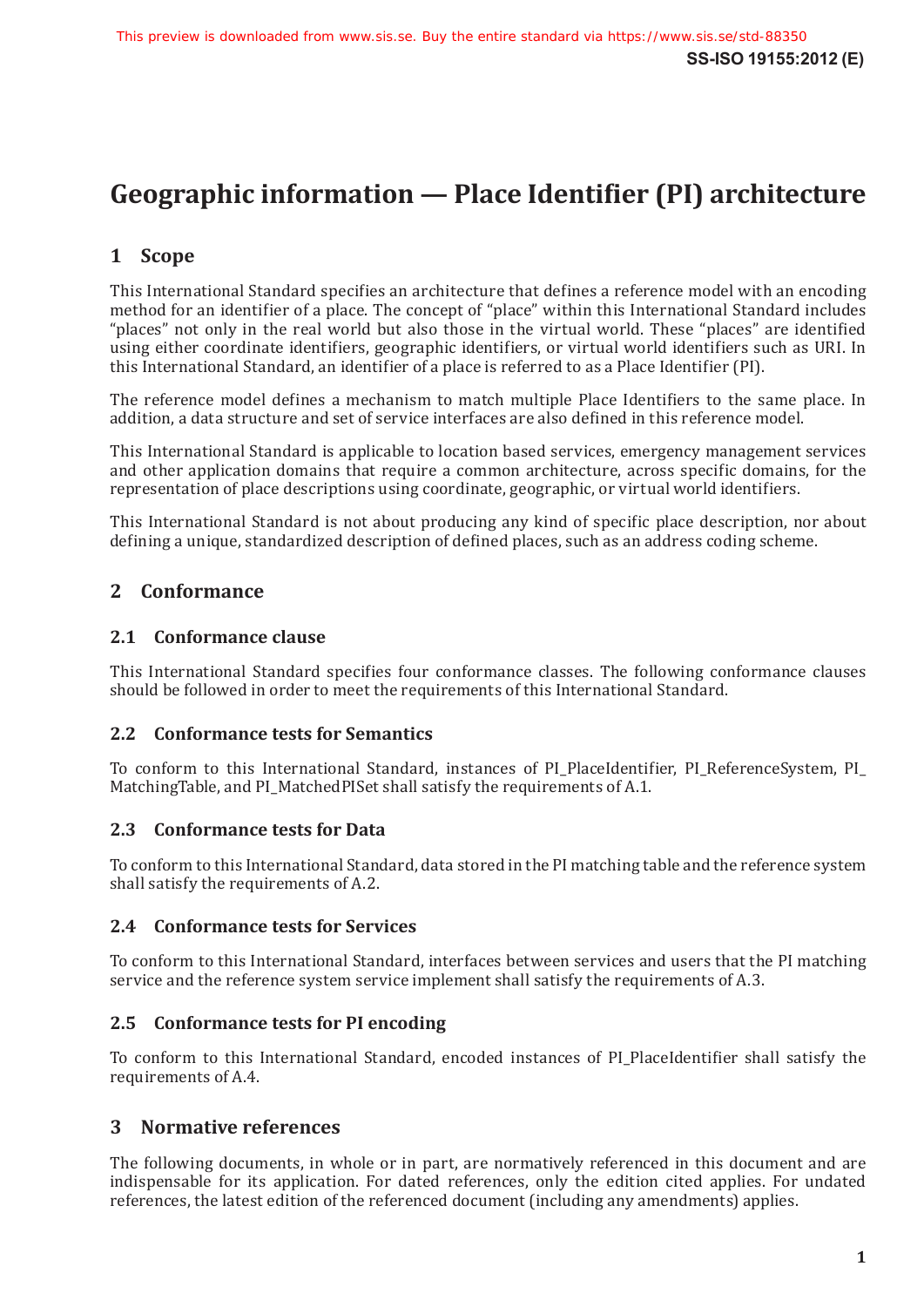**ISO 19155:2012(E) SS-ISO 19155:2012 (E)** This preview is downloaded from www.sis.se. Buy the entire standard via https://www.sis.se/std-88350

ISO/TS 19103:2005, *Geographic Information — Conceptual schema language*

ISO 19111:2007, *Geographic information — Spatial referencing by coordinates*

ISO 19112:2003, *Geographic information — Spatial referencing by geographic identifiers*

ISO 19136:2007, *Geographic information — Geography Markup Language*

### **4 Terms and definitions**

For the purposes of this document, the following terms and definitions apply.

#### **4.1**

#### **client**

software component that can invoke an operation from a *server* (4.16)

[ISO 19128:2005, 4.1]

#### **4.2**

#### **coordinate**

one of a sequence of *n* numbers designating the position of a point in *n*-dimensional space

[ISO 19111:2007, 4.5]

NOTE In a *coordinate reference system* (4.4), the coordinate numbers are qualified by units.

#### **4.3**

#### **coordinate operation**

change of *coordinates* (4.2), based on a one-to-one relationship, from one *coordinate reference system* (4.4) to another

[ISO 19111:2007, 4.7]

NOTE Supertype of coordinate transformation and coordinate conversion.

#### **4.4**

#### **coordinate reference system**

*coordinate* (4.2) system that is related to an object by a datum

[ISO 19111:2007, 4.8]

NOTE For geodetic and vertical datums, the object will be the Earth.

#### **4.5**

#### **gazetteer**

directory of instances of a class or classes of features containing some information regarding position

[ISO 19112:2003, 4.2]

NOTE The positional information need not be *coordinates* (4.2), but could be descriptive.

#### **4.6**

#### **geographic identifier**

*spatial reference* (4.19) in the form of a label or code that identifies a location

[ISO 19112:2003, 4.3]

EXAMPLE 'Spain' is an example of a country name; 'SW1P 3AD' is an example of a postcode.